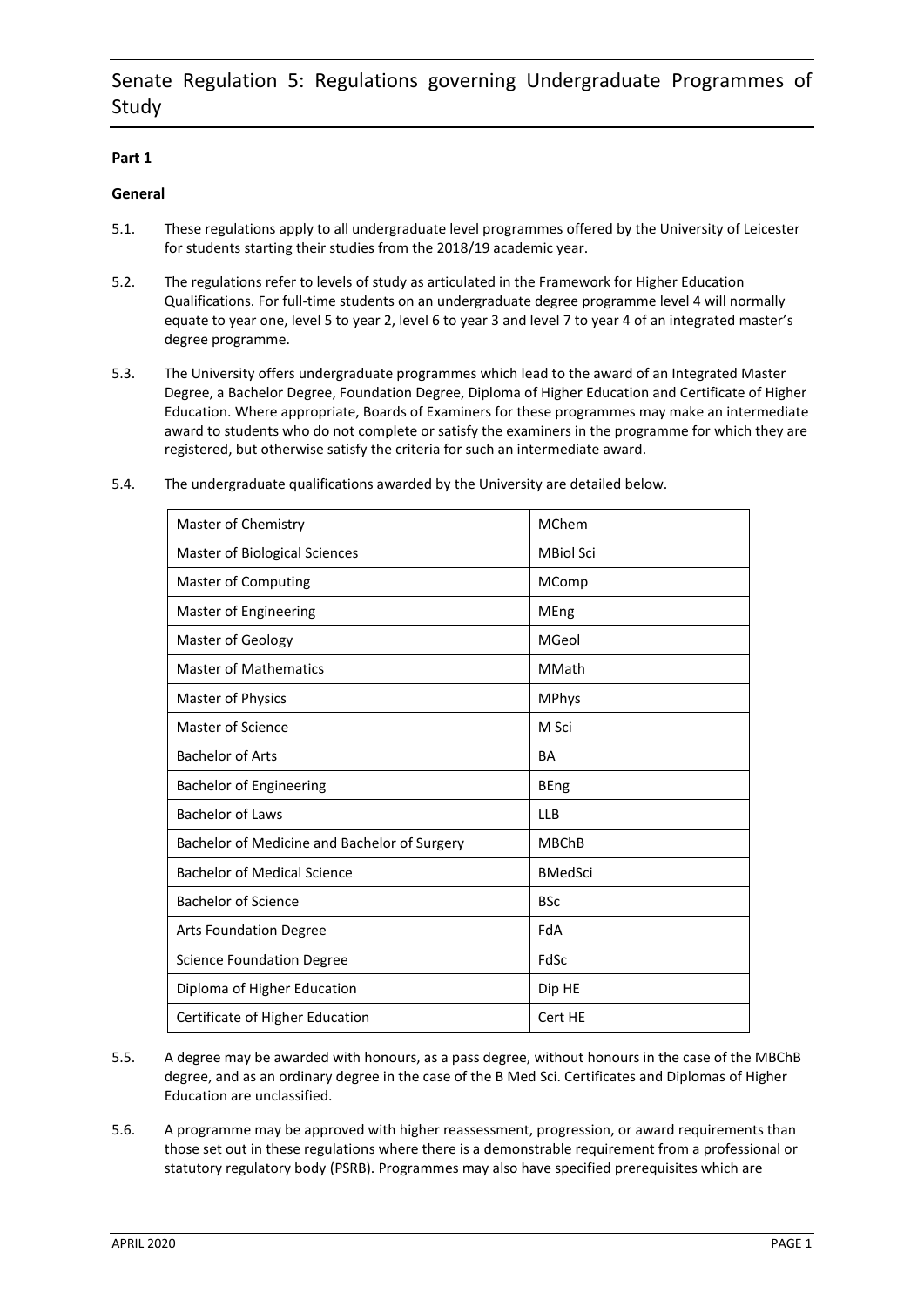requirements that particular modules or assessment components must be passed in order to progress to the next level. Specific requirements for a particular programme are programme approval process detailed in the relevant programme specification.

## **Programme Structure and Credits**

5.7. All awards of the University are made on the basis of the accumulation of credit as detailed below, in accordance with the requirements of the national Framework of Higher Education Qualifications (FHEQ). 120 credits is undertaken at each level of study which is normally split equally between two semesters. Any variation from this will be approved by the Quality and Standards Sub-Committee on the recommendation of the relevant Programme Approval Panel. Students must take the stated number of credits but an award may be made with a specified number of failed credits in accordance with the relevant scheme of assessment below.

| <b>University Awards</b>                                      |                          |                     |                   |
|---------------------------------------------------------------|--------------------------|---------------------|-------------------|
| Award                                                         | <b>Number of Credits</b> | <b>ECTS*</b> Points | <b>FHEQ Level</b> |
| <b>Integrated Master</b><br>Degree                            | 480                      | 240                 | 7                 |
| <b>Bachelor Degree</b><br>with Honours                        | 360                      | 180                 | 6                 |
| Degrees of Bachelor<br>of Medicine and<br>Bachelor of Surgery | 600                      | 300                 | 6                 |
| BA/BSc Top Up<br>Degree                                       | 120                      | 60                  | 6                 |
| <b>Foundation Degree</b>                                      | 240                      | 120                 | 5                 |
| Diploma of Higher<br>Education                                | 240                      | 120                 | 5                 |
| Certificate of Higher<br>Education                            | 120                      | 60                  | 4                 |

\*ECTS is the European Credit Transfer System and one ECTS is equivalent to two UK credits

## **Modules**

- 5.8. Modules are examined by a range of assessment methods as detailed in module specifications
- 5.9. Module Specifications state how the components of a module will be combined to form a module mark and whether a particular mark must be gained in an individual component for the module to be passed.
- 5.10. Students are given credit for a module when they have completed all the requirements of the module. All assessment requirements must be completed, including, where these form part of the programme, any study abroad or placement requirements and achieving a pass mark in the assessment associated with the module. Students are required to submit or sit all assessments relating to a module, except where a student has accepted mitigating circumstances and a Mitigating Circumstances Panel has approved an alternative course of action, or if the relevant Panel of Examiners has determined that, exceptionally, credit can be given for a module where an assessment has not been submitted because all Intended Learning Outcomes have been achieved and the student has an overall pass for the module.
- 5.11. The pass mark for all undergraduate assessments and modules at levels 4 to 6 is 40.00%. The pass mark for assessments and modules for integrated masters' programmes at level 7 is 50.00%.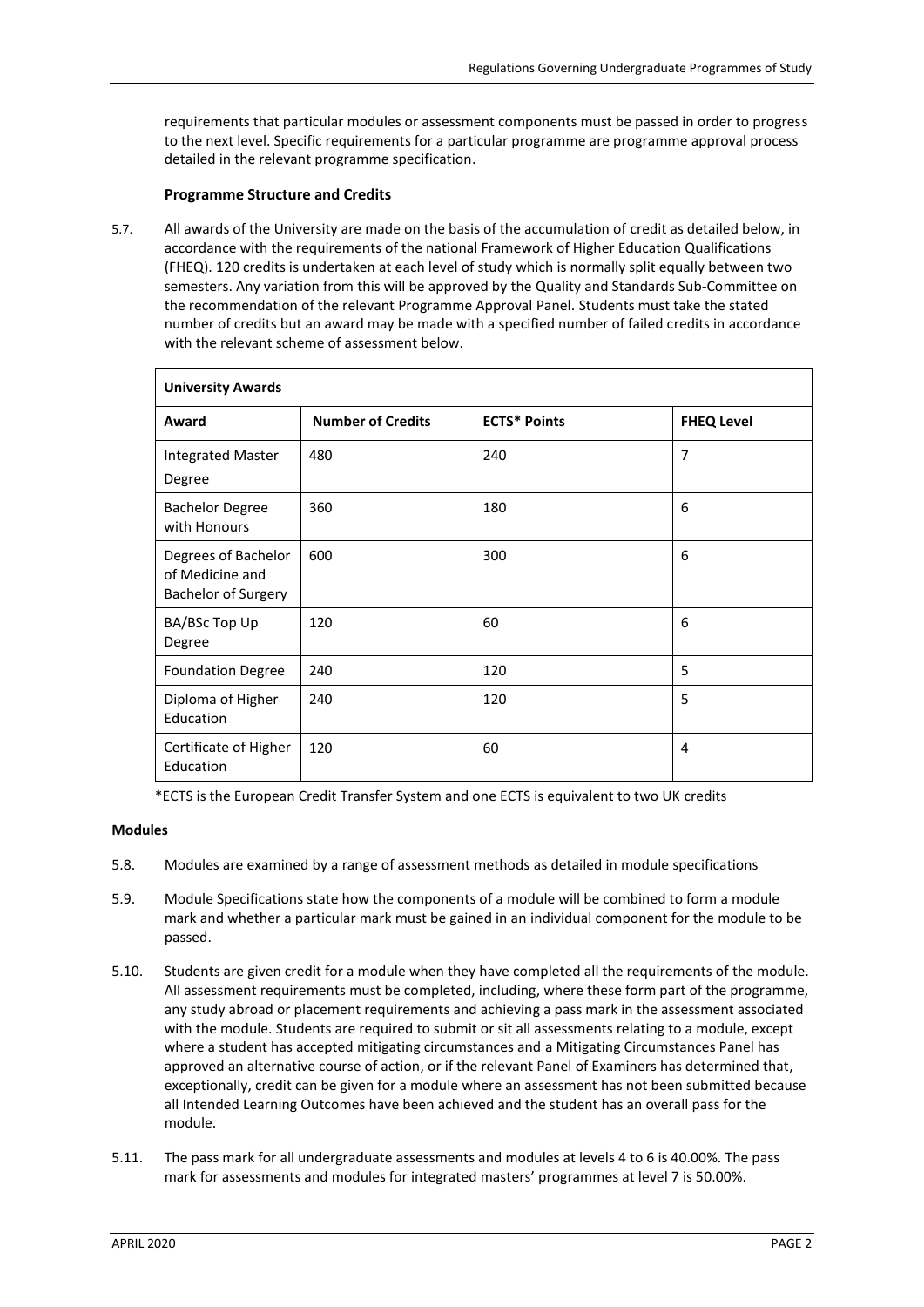### **Assessment and Progression**

- 5.12. The performance of all students will be reviewed by a Board of Examiners to determine whether they have met the requirements to progress to the next level of study.
- 5.13. To progress automatically to the next level students must have passed all modules and achieved an overall credit weighted average for the level of at least 40.00%.
- 5.14. Students will be considered to have failed all modules in which a mark of less than 40.00% has been obtained at first attempt and will be permitted a reassessment attempt in the failed assessments.
- 5.15. In the case of an Integrated Master Degree the threshold mark students are required to obtain in order to progress to the M degree at each level will be stated in the relevant programme specification. Students who do not meet the threshold requirement will normally be required to transfer to the equivalent Bachelor Degree. If a student does not achieve the required level for progression at the end of their third year of studies (level 6) or a CWA of 50.00% or higher at the end of level 7 (year 4) they will be considered by the Board of Examiners as a finalist for a Bachelor Degree.

### **Re-assessment**

- 5.16. Students may be offered the opportunity to be re-assessed in failed components (i.e. those with a mark of less than 40.00%) on request, if the opportunity would enable them to improve their module mark. Where a Panel of Examiners determines that a particular assessment component must be passed to receive credit for a module students will be required to be re-assessed in the failed component. In certain modules there may be no provision for reassessment, for example practical work in laboratory-based subjects and in some modules provision may be made for alternative reassessment. In such cases this will be stated in the module specification.
- 5.17. If an assessment component is a re-sit or re-submission and a student obtains a pass the maximum mark which can be obtained for the component is 40.00%. The final module mark will be the weighted marks of all components after the cap is applied to particular assessments.
- 5.18. The performance of students who have undertaken re-assessments will be reviewed by a Board of Examiners.
- 5.19. Students who have completed the requirements to pass the modules for which they have been reassessed will progress to the next level.
- 5.20. Subject to the achievement of an overall credit weighted average of 40.00% for the level (levels 4-6), modules with a mark of 35.00-39.99 may be awarded credit and deemed to be compensated fails.
- 5.21. Individual modules may be designated as having to be passed at Honours level (40.00% or higher) if this is the requirement of a Professional or Statutory Body (PSRB) or for some other significant reason approved by the Quality and Standards Sub-Committee.
- 5.22. Students undertaking a major/minor degree programme must pass at least one of their minor modules at honours level (40.00%) at each level of the programme in order to progress to the next level.
- 5.23. Students who have not passed all their assessments in accordance with the regulations above will have their performance reviewed by the relevant Board of Examiners which will determine an outcome for each student by considering the options below:

#### **Progression Decisions for Level 4 Students**

(a) A student who has no accepted mitigating circumstances and has achieved a mark below 35.00% in more than 45 credits following re-assessment will have their studies terminated;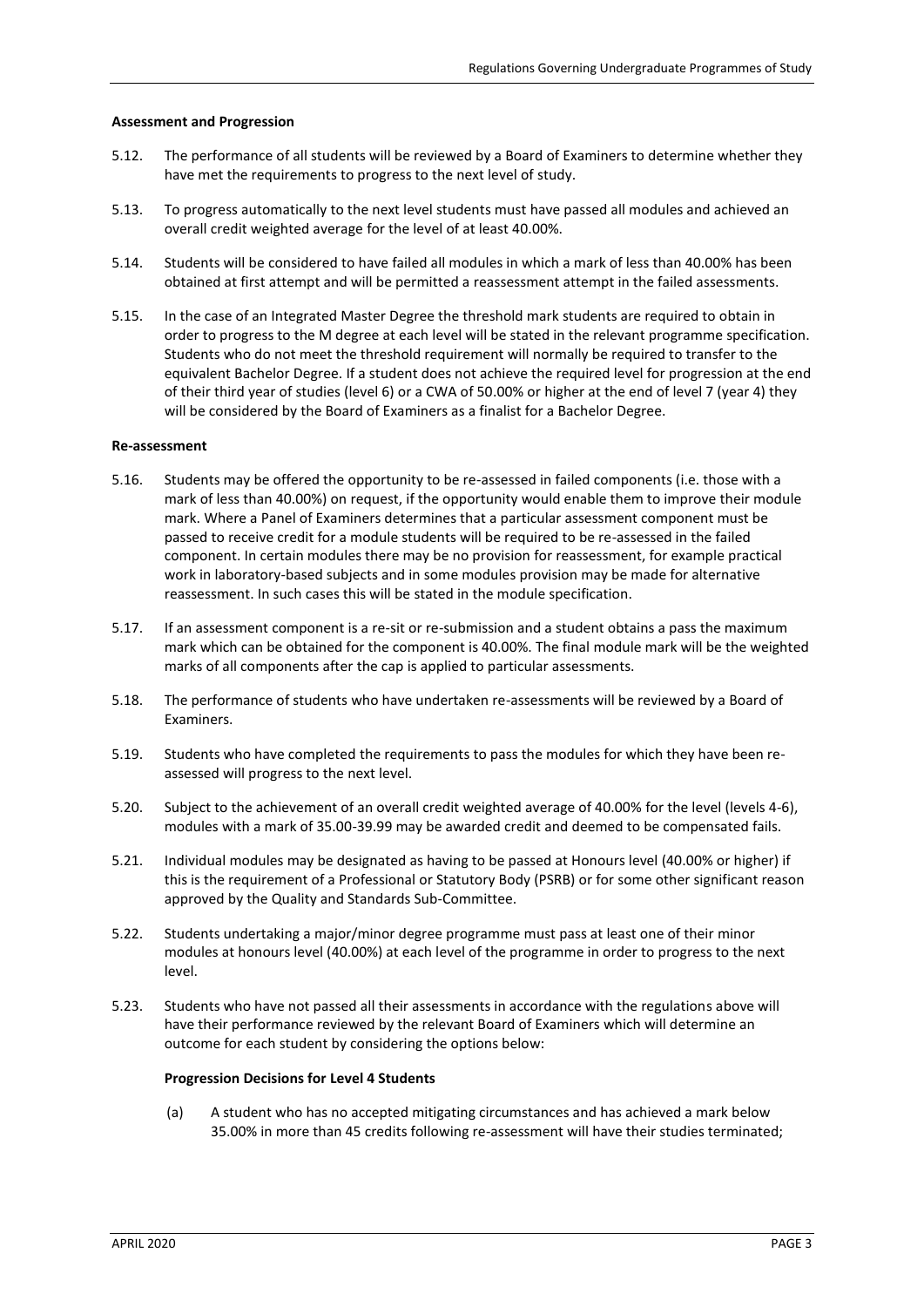- (b) A student who has passed at least 105 credits and has not failed any prerequisite modules will be permitted to progress to level 5 and carry the failed credit. Students will not be required to re-sit/re-submit the failed assessments
- (c) A student who has passed at least 90 credits will be permitted to proceed to the next level of their programme repeating the assessments for the failed module alongside the standard 120 credits for level 5. In order to be permitted to proceed and re-sit/re-submit, students should have failed no more than 30 credits, have fail marks no lower than 15.00% and have a credit weighted average for the level of at least 40.00%. This option is not available where the failed modules are prerequisites;
- (d) A student who has passed at least 90 credits and has failed to achieve a pass mark in optional modules only, may be permitted to progress to level 5 taking new modules in place of those failed, in addition to the standard 120 credits for the level, In order to be permitted to proceed and substitute modules, students will have failed no more than 30 credits of optional modules and have a credit weighted average of at least 40% for the level. This option is not available where the failed modules are prerequisites;
- (e) A student who has passed at least 75 credits but has failed modules up to a maximum of 45 credits who does not meet the criteria in (b) to (d) above will be permitted to repeat level 4 (their first year) as if for the first time. Students who repeat a period of study will not carry credit or marks from the period and level repeated. Students will attend teaching events, accumulate credit and take assessments as if for the first time;
- (f) Proceed and substitute may be allowed in the case of a student undertaking a major/ minor degree programme where they have failed to reach the required level in the minor subject at the end of level 4 and requested a transfer to the single honours programme of their major subject. In such cases modules substituted will be taken from level 4 modules of their major and will be taken alongside the level 5 modules.
- (g) Students on the MBChB programme who are given a repeat year will only receive one attempt at the relevant assessments and will not be eligible for a further re-sit;
- (h) If a student who is eligible for a repeat year is unable to take up this option they may apply to the Academic Registrar to be considered for a Resit without Residence period of study, which means that they will be permitted to take the assessments associated with the modules failed one further time and will have their studies suspended in the meantime, meaning they will not attend teaching.

## **Progression Decisions for Level 5 and 6 Students**

- (a) A student who has no accepted mitigating circumstances and has achieved a mark below 35.00% in more than 45 credits following re-assessment will have their studies terminated;
- (b) A student may be permitted to proceed to the next level of their programme repeating the assessments for the failed modules alongside the standard 120 credits for that level. In order to be permitted to proceed and re-sit/re-submit, students should have failed no more than 30 credits with a mark lower than 35% and have a credit weighted average for the level of at least 40.00%.
- (c) A student who has a failed module of no more than 15 credits from level 4, and has exhausted all reassessment opportunities for those credits, may proceed to the final level of study, providing they have passed at least 105 credits at level 5 with a mark of 40.00% or higher, following any reassessment opportunities;
- (d) A student may be permitted, in certain circumstances where stated in the relevant programme specification, to proceed to the next level of the programme taking, new modules in place of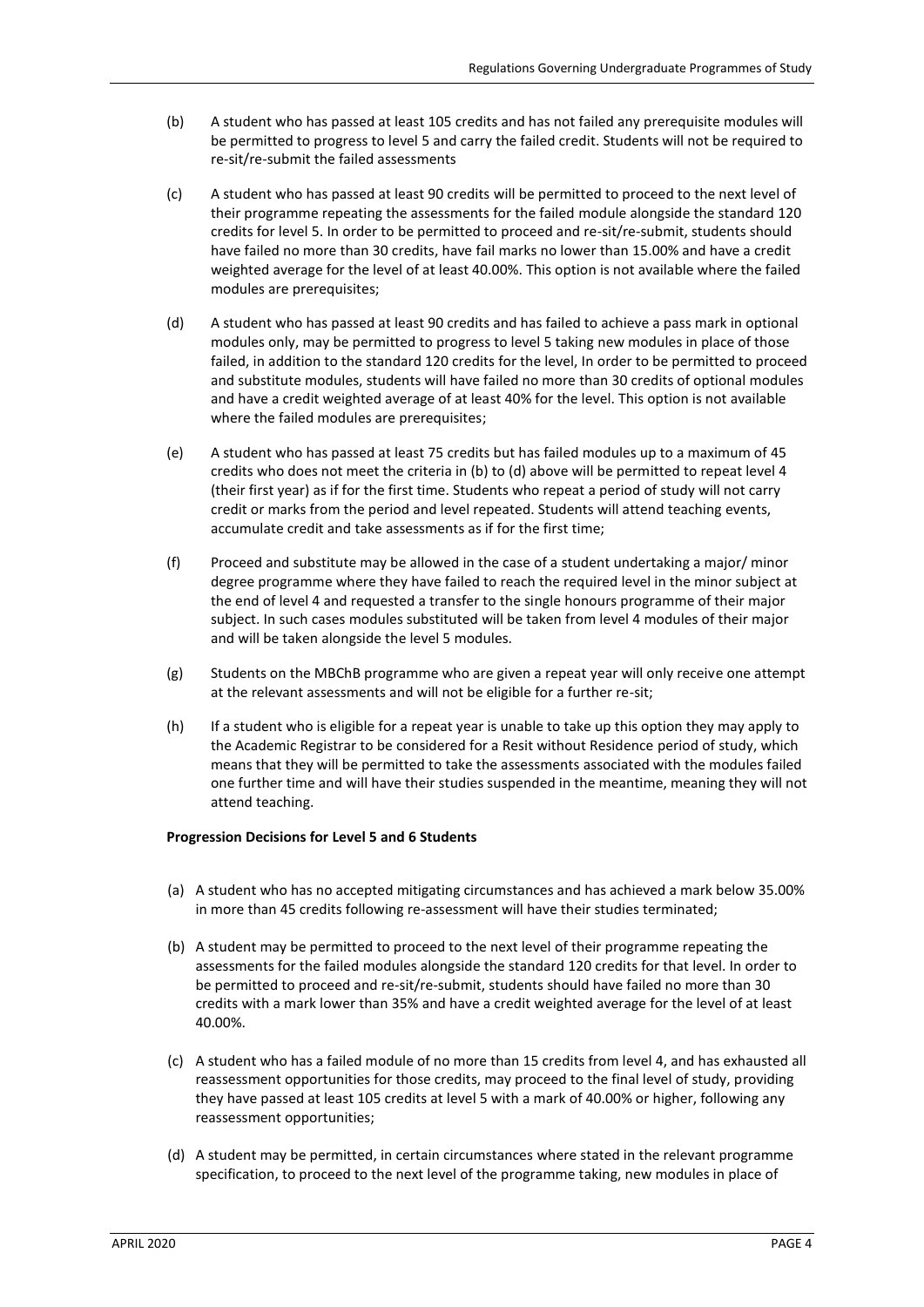those failed in addition to the standard number of credits for the level. In order to be permitted to proceed and substitute modules, students will normally have no more than 30 credits with marks below 35.00% and have a credit weighted average for the level of 40.00% or higher. Where proceed and substitution is allowed this will be stated in the programme specification.

- (e) A student may be permitted to have one final attempt to re-sit/re-submit modules. Such students will have their studies suspended in the meantime and will be registered as without residence students. This means that they will not attend scheduled teaching sessions.
- (f) In the case of the MBChB degrees the Board of Examiners may permit students to retake a year in residence.
- (g) A student may be permitted, in certain circumstances, to repeat the level or part of the level as if for the first time in accordance with 5.26 below.
- 5.24. Two attempts at assessment for a module will be permitted, a first sit/submission and one re-sit/resubmission except in cases where (b) to (e) above apply. Reassessment is only permitted where a student has failed an assessment. Where a re-sit or re-submission results in a lower mark than the first attempt the higher of the two marks will count towards the module mark. The award of further attempts under these criteria are at the discretion of the Board of Examiners. The maximum number of times any assessment may be attempted is three, except in such cases where a Mitigating Circumstances Panel has made an alternative recommendation on the basis of accepted mitigating circumstances.

### **Repeat Periods of Study**

- 5.25. Repeat periods of study of either a semester, where the programme structure allows, or a year may only be granted in exceptional circumstances where the student has accepted mitigating circumstances, for which evidence has been provided.
- 5.26. In reaching a decision on granting a period of repeat study a Board of Examiners will follow the recommendation of the Mitigating Circumstances Panel which in turn will comply with the definition of mitigating circumstances articulated in Senate Regulation 7.96.
- 5.27. Repeat periods of study will normally be granted on one occasion only and will not exceed one year. In the case of the degrees of the MBChB a maximum of one repeat year will be granted for the programme.
- 5.28. A student who is repeating a period of study will not carry credit or marks over from the period and level repeated. Students will attend teaching, accumulate credit and take assessments as if for the first time.

### **Award and Classification**

- 5.29. Boards of Examiners will consider the marks of each final level student in accordance with the relevant scheme of assessment detailed below.
- 5.30. Students who have failed modules at the end of their programme of study will be permitted to resit/re-submit the failed assessments on one occasion at the next available assessment period. In the case of students completing their studies at the end of the academic year it is expected that re-sits will take place during the July/August examination period.
- 5.31. Where students have failed modules but met the criteria for the award of a degree or other qualification an opportunity for re-assessment will only be offered where successful re-assessment could potentially result in a student becoming eligible for a higher degree classification.
- 5.32. To be considered for a Bachelor Degree a student must have taken the minimum number of credits specified in 5.7 above and submitted or sat all associated assessments, unless otherwise agreed by a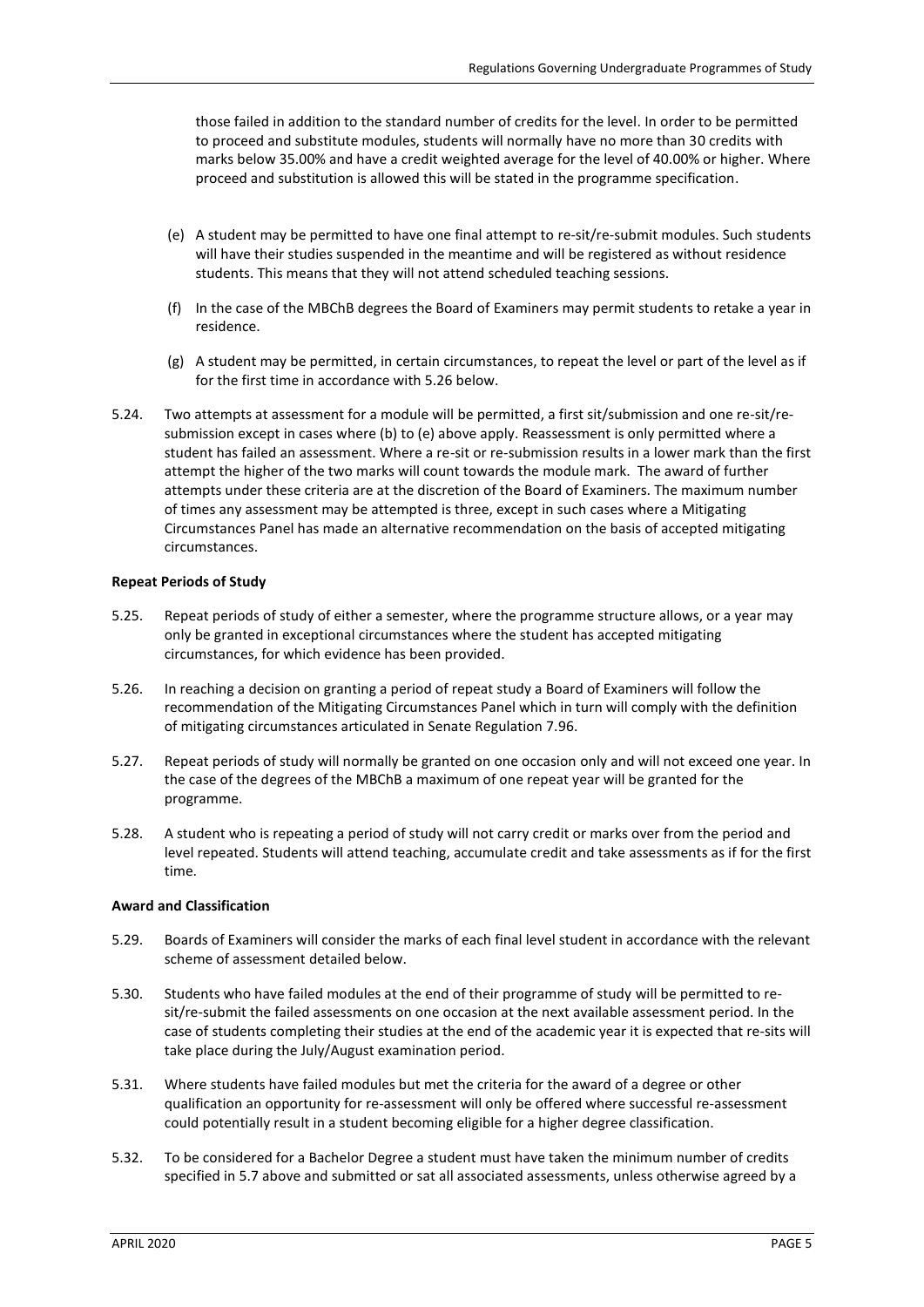Mitigating Circumstances Panel, and obtained a pass mark of at least 40.00% in 300 credits, with no more than 45 failed credits at levels 5 and 6 in total. In the case of a first class honours degree a maximum of 30 credits may be failed at levels 5 and 6.

5.33. In addition, students undertaking major/minor degree programmes must pass at least 45 credits of their minor subject at honours level (40.00%), with at least 15 credits of these at each of levels 5 and 6 (i.e. a minimum of 15 credits at 40.00% or above at each level).

### **Degree Classification**

- 5.34. The following descriptors apply to a student's performance across all modules which contribute to the final degree classification. An undergraduate Bachelor Degree can be awarded with first class, upper second class, lower second class or third class honours or as a pass degree and an Integrated Master Degree can be awarded with first class, upper second class or lower second class honours only.
- 5.35. The criteria for the award of each classification are detailed in the table below.

| <b>Criteria for Award</b>                            |                                                                                                                                                                                                                                                                                                                                                                                                                      |
|------------------------------------------------------|----------------------------------------------------------------------------------------------------------------------------------------------------------------------------------------------------------------------------------------------------------------------------------------------------------------------------------------------------------------------------------------------------------------------|
| <b>First Class Honours</b><br>(1 <sup>st</sup> )     | Overall a student has:<br>achieved the intended learning outcomes of the programme to an<br>excellent standard<br>demonstrated an excellent knowledge of the subject matter and of<br>$\bullet$<br>appropriate technical and analytical skills<br>demonstrated a high level of achievement in the development of<br>$\bullet$<br>intellectual and transferable skills                                                |
| <b>Upper Second Class</b><br><b>Honours</b><br>(2:1) | Overall a student has:<br>achieved the intended learning outcomes of the programme to a<br>$\bullet$<br>very good standard<br>demonstrated very good knowledge of the subject matter and of<br>$\bullet$<br>appropriate technical and analytical skills<br>demonstrated a high level of achievement in the development of<br>intellectual and transferable skills                                                    |
| <b>Lower Second Class</b><br><b>Honours</b><br>(2:2) | Overall a student has:<br>achieved the intended learning outcomes of the programme to a<br>$\bullet$<br>good standard<br>demonstrated good knowledge of the subject matter and of<br>appropriate technical and analytical skills<br>demonstrated a satisfactory level of achievement in the<br>development of intellectual and transferable skills                                                                   |
| <b>Third Class Honours</b><br>(3 <sup>rd</sup> )     | Overall a student has:<br>achieved the intended learning outcomes of the programme to the<br>minimum acceptable standard required for the award of an<br>honours degree<br>demonstrated limited knowledge of the subject matter and of<br>$\bullet$<br>appropriate technical and analytical skills<br>demonstrated a satisfactory level of achievement in the<br>development of intellectual and transferable skills |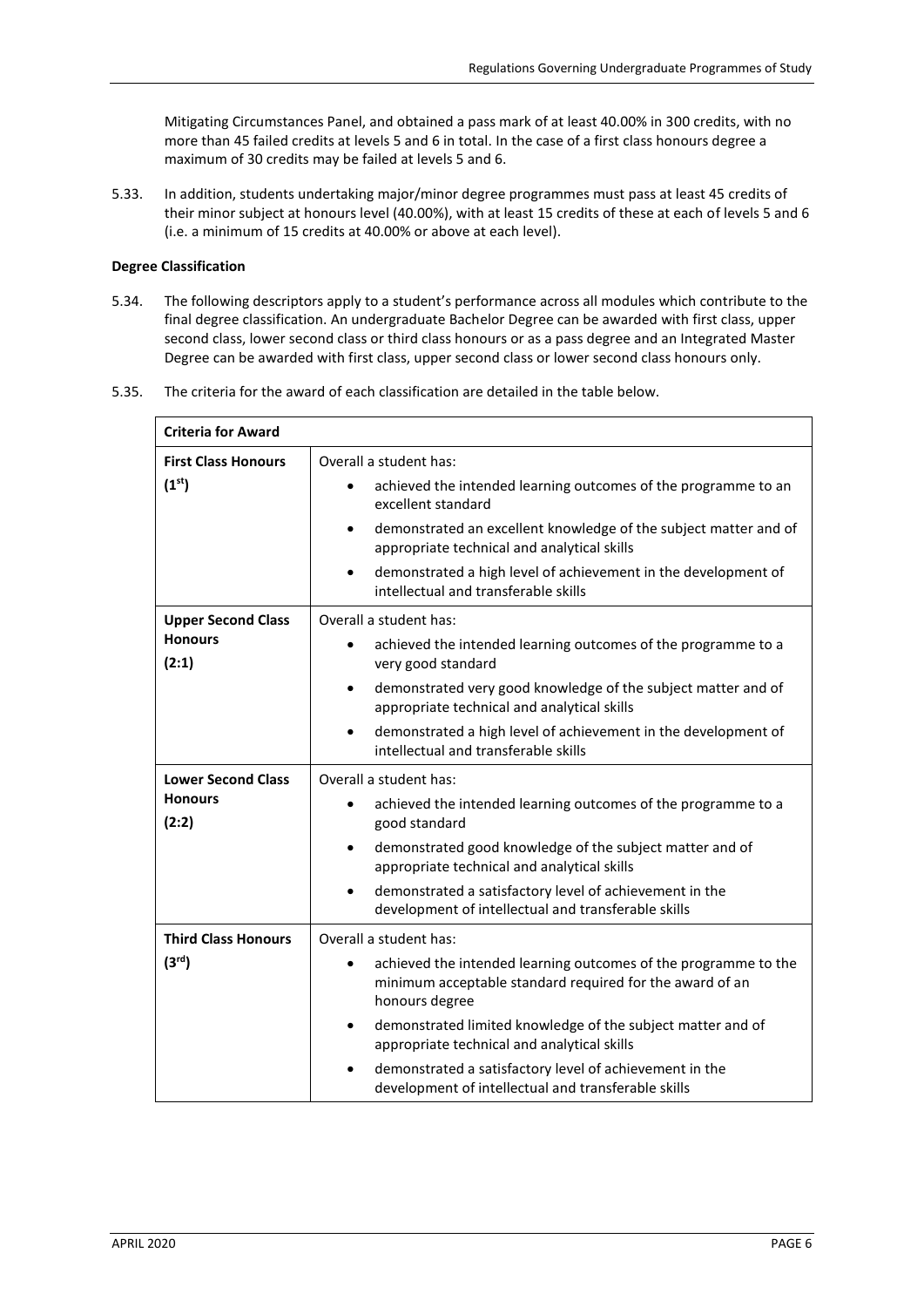| Pass | Overall a student has:                                                                                                              |
|------|-------------------------------------------------------------------------------------------------------------------------------------|
|      | achieved the intended learning outcomes of the programme to the<br>$\bullet$<br>minimum standard required for the award of a degree |
|      | demonstrated adequate knowledge of the subject matter and of<br>$\bullet$<br>appropriate technical and analytical skills            |
|      | demonstrated some level of achievement in the development of<br>$\bullet$<br>intellectual and transferable skills                   |

# **Part 2**

## **Calculating the Credit Weighted Average**

## **1. Three Year Degree Programmes**

- 5.36. Degree classifications will be determined on the basis of a credit weighted average or on the basis of credit weighted average and a specified number of credits within the degree classification. Marks of individual modules and credit weighted averages are expressed to two decimal places.
- 5.37. The credit weighted average for three year undergraduate degree programmes is calculated on the basis of all level 5 and level 6 module marks, with a weighting of 33:67.
- 5.38. Level 5 and level 6 averages are calculated independently, and then combined. If the modules in a level have different credit values (e.g. some 15 and some 30) they are weighted by their credit value in calculating the level average. If all modules in a level have the same credit value the average for the level is a simple average.

## **Borderline Category**

5.39. In each of the schemes below a borderline category is identified. This will only be applied to students who have accepted mitigating circumstances which a Mitigating Circumstances Panel has recommended should be taken into account at the point of degree classification. Such students may be considered for the higher degree classification by the Board of Examiners on the basis of a review of the module marks obtained. Students with a credit weighted average and module profile which do not meet the stated requirements may not be considered for a higher degree class even where there are accepted mitigating circumstances. Boards of Examiners will not have access to details of an individual student's circumstances which were accepted for mitigation.

#### **Degree Classification Scheme**

5.40. Honours degrees will be classified in accordance with the regulations below.

| <b>Scheme of Assessment for Honours degrees</b> |                                                                                                                                                                         |  |
|-------------------------------------------------|-------------------------------------------------------------------------------------------------------------------------------------------------------------------------|--|
| <b>First Class</b><br><b>Honours</b>            | A credit weighted average of at least 70.00%<br><b>OR</b>                                                                                                               |  |
| (1 <sup>st</sup> )                              | A credit weighted average of at least 68.00% and modules to the value of at least 120<br>credits at 70.00% or better, of which at least 30 credits must be from level 6 |  |
|                                                 | <b>AND</b>                                                                                                                                                              |  |
|                                                 | No more than 30 credits of modules from levels 5 and 6 with a mark of less than<br>40.00%                                                                               |  |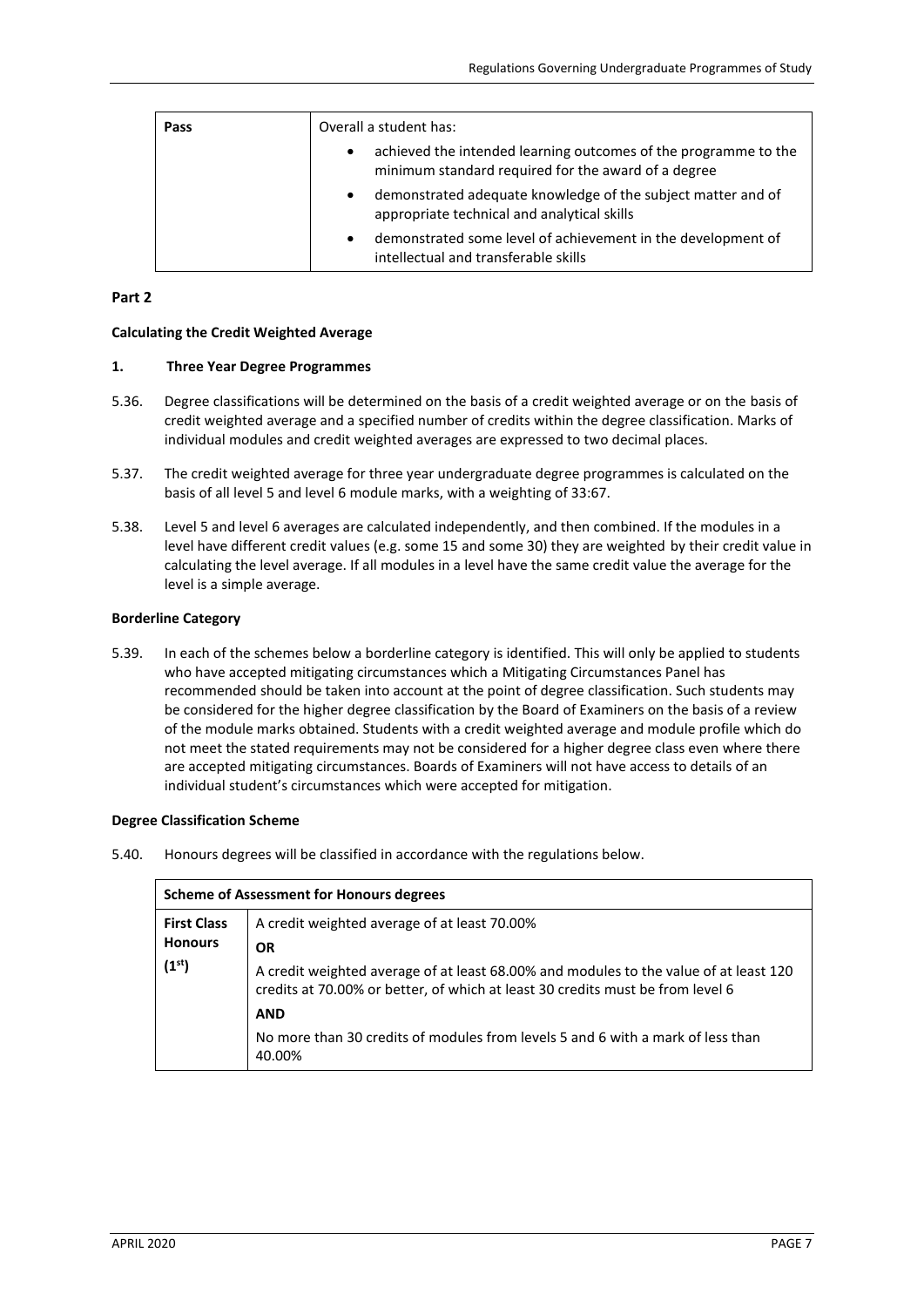| <b>Borderline</b>                                                        | A credit weighted average of at least 68.00% and modules to the value of at least 120<br>credits at 68.00% or better, including at least 90 credits at 70.00% or better, of which<br>at least 30 credits must be from level 6<br><b>AND</b><br>No more than 30 credits of modules from levels 5 and 6 with a mark of less than<br>40.00%        |
|--------------------------------------------------------------------------|-------------------------------------------------------------------------------------------------------------------------------------------------------------------------------------------------------------------------------------------------------------------------------------------------------------------------------------------------|
| <b>Upper</b><br><b>Second</b><br><b>Class</b><br><b>Honours</b><br>(2:1) | A credit weighted average of at least 60.00%<br><b>OR</b><br>A credit weighted average of at least 58.00% and modules to the value of at least 120<br>credits at 60.00% or better, of which at least 30 credits must be from level 6<br><b>AND</b><br>No more than 45 credits of modules from levels 5 and 6 with a mark of less than<br>40.00% |
| <b>Borderline</b>                                                        | A credit weighted average of at least 58.00% and modules to the value of at least 120<br>credits at 58.00% or better, including at least 90 credits at 60.00% or better, of which<br>at least 30 credits must be from level 6<br><b>AND</b><br>No more than 45 credits of modules from levels 5 and 6 with a mark of less than<br>40.00%        |
| Lower<br><b>Second</b><br><b>Class</b><br><b>Honours</b><br>(2:2)        | A credit weighted average of at least 50.00%<br><b>OR</b><br>A credit weighted average of at least 48.00% and modules to the value of at least 120<br>credits at 50.00% or better, of which at least 30 credits must be from level 6<br><b>AND</b><br>No more than 45 credits of modules from levels 5 and 6 with a mark of less than<br>40.00% |
| <b>Borderline</b>                                                        | A credit weighted average of at least 48.00% and modules to the value of at least 120<br>credits at 48.00% or better, including at least 90 credits at 50.00% or better, at least 30<br>of which must be from level 6<br><b>AND</b><br>No more than 45 credits of modules from levels 5 and 6 with a mark of less than<br>40.00%                |
| <b>Third Class</b><br><b>Honours</b><br>(3 <sup>rd</sup> )               | A credit weighted average of at least 40.00%<br><b>OR</b><br>A credit weighted average of at least 38.00% and modules to the value of at least 120<br>credits at 40.00% or better, of which at least 30 credits must be from level 6<br><b>AND</b><br>No more than 45 credits of modules from levels 5 and 6 with a mark of less than<br>40.00% |
| Pass                                                                     | A credit weighted average of at least 35.00%                                                                                                                                                                                                                                                                                                    |

### **2. Undergraduate Degree Programmes incorporating a year abroad or year in industry**

- 5.41. In the case of four year degree programmes which incorporate a year abroad or a year in industry which is assessed on a pass/fail basis only, the degree classification scheme above is applied using the level 5 and level 6 marks awarded during the second and fourth year at the University.
- 5.42. In the case of four year undergraduate degree programmes where module marks from the year abroad or in industry count towards the degree classification this will be weighted 20:20:60.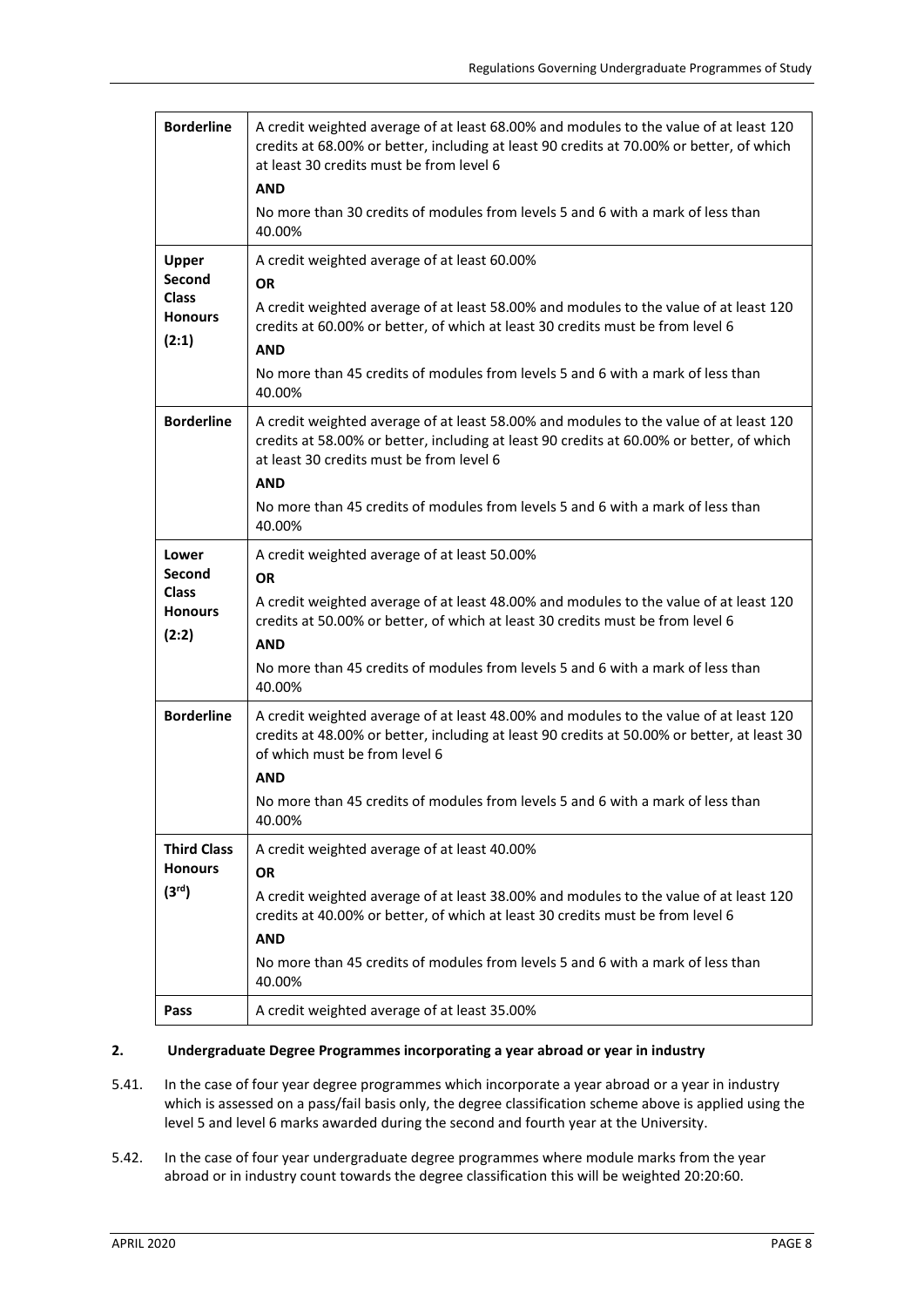# **Degree Classification Scheme**

| Scheme of Assessment for Undergraduate degree programmes incorporating a year abroad or in<br>industry |                                                                                                                                                                                                                                                                                                                    |  |
|--------------------------------------------------------------------------------------------------------|--------------------------------------------------------------------------------------------------------------------------------------------------------------------------------------------------------------------------------------------------------------------------------------------------------------------|--|
| <b>First Class</b><br><b>Honours</b>                                                                   | A credit weighted average of at least 70.00%<br><b>OR</b>                                                                                                                                                                                                                                                          |  |
| (1 <sup>st</sup> )                                                                                     | A credit weighted average of at least 68.00% and modules to the value of at least 180<br>credits at 70.00% or better, of which at least 30 credits must be from level 6<br><b>AND</b><br>No more than 30 credits of modules with a mark of less than 40,00%                                                        |  |
| <b>Borderline</b>                                                                                      | A credit weighted average of at least 68.00% and modules to the value of at least 180<br>credits at 68.00% or better, including at least 150 credits at 70.00% or better, of which<br>at least 30 credits must be from level 6<br><b>AND</b><br>No more than 30 credits of modules with a mark of less than 40.00% |  |
| <b>Upper</b><br>Second<br><b>Class</b><br><b>Honours</b><br>(2:1)                                      | A credit weighted average of at least 60.00%<br><b>OR</b><br>A credit weighted average of at least 58.00% and modules to the value of at least 180<br>credits at 60.00% or better, of which at least 30 credits must be from level 6<br><b>AND</b>                                                                 |  |
|                                                                                                        | No more than 45 credits of modules with a mark of less than 40.00%                                                                                                                                                                                                                                                 |  |
| <b>Borderline</b>                                                                                      | A credit weighted average of at least 58.00% and modules to the value of at least 180<br>credits at 58.00% or better, including at least 150 credits at 60.00% or better, of which<br>at least 30 credits must be from level 6<br><b>AND</b><br>No more than 45 credits of modules with a mark of less than 40.00% |  |
| Lower                                                                                                  |                                                                                                                                                                                                                                                                                                                    |  |
| <b>Second</b>                                                                                          | A credit weighted average of at least 50.00%<br><b>OR</b>                                                                                                                                                                                                                                                          |  |
| <b>Class</b><br><b>Honours</b><br>(2:2)                                                                | A credit weighted average of at least 48.00% and modules to the value of at least 180<br>credits at 50.00% or better, of which at least 30 credits must be from level 6<br><b>AND</b>                                                                                                                              |  |
|                                                                                                        | No more than 45 credits of modules with a mark of less than 40.00%                                                                                                                                                                                                                                                 |  |
| <b>Borderline</b>                                                                                      | A credit weighted average of at least 48.00% and modules to the value of at least 180<br>credits at 48.00% or better, including at least 150 credits at 50.00% or better, of which<br>at least 30 credits must be from level 6<br><b>AND</b>                                                                       |  |
|                                                                                                        | No more than 45 credits of modules with a mark of less than 40.00%                                                                                                                                                                                                                                                 |  |
| <b>Third Class</b><br><b>Honours</b><br>(3 <sup>rd</sup> )                                             | A credit weighted average of at least 40.00%<br>OR<br>A credit weighted average of at least 38.00% and modules to the value of at least 120<br>credits at 40.00% or better<br>AND<br>No more than 45 credits of modules with a mark of less than 40,00%                                                            |  |
| Pass                                                                                                   | A credit weighted average of at least 35.00%                                                                                                                                                                                                                                                                       |  |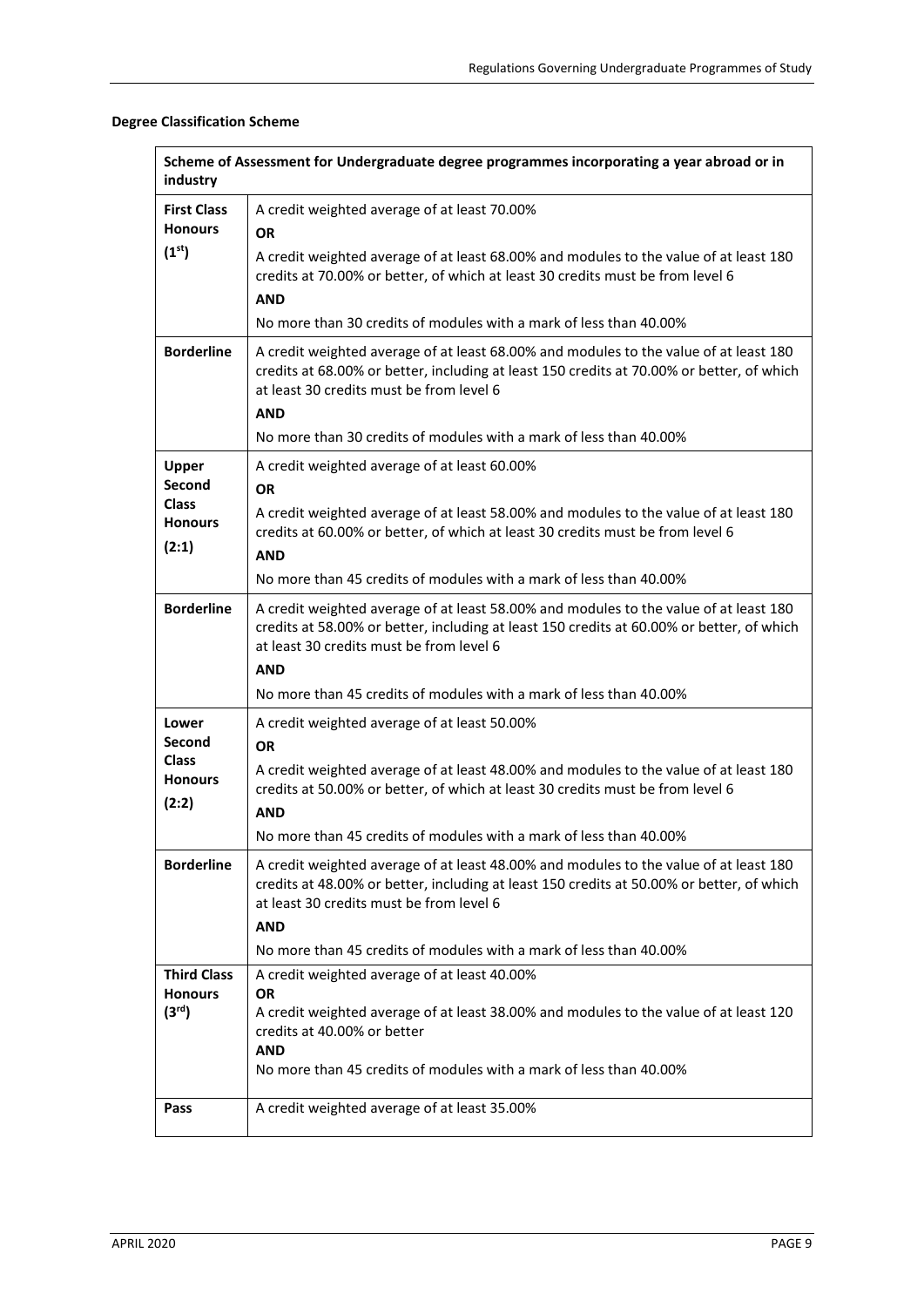# **3. Integrated Master Degree Programmes**

5.43. For Integrated Master Degree programmes the credit weighted average is calculated on the basis of all level 5, 6 and 7 marks, with a relative weighting of 20:30:50.

# **Degree Classification Scheme**

| Scheme of Assessment for Integrated Masters degree programmes |                                                                                                                                                                                                                                                                |  |
|---------------------------------------------------------------|----------------------------------------------------------------------------------------------------------------------------------------------------------------------------------------------------------------------------------------------------------------|--|
| <b>First Class Honours</b>                                    | A credit weighted average of at least 70.00%                                                                                                                                                                                                                   |  |
| (1 <sup>st</sup> )                                            | 0R                                                                                                                                                                                                                                                             |  |
|                                                               | A credit weighted average of at least 68.00% and modules to the<br>value of at least 180 credits at 70.00% or better, of which at least 30<br>credits must be at level 7<br><b>AND</b>                                                                         |  |
|                                                               | No more than 30 credits of modules from levels 5, 6 and 7 with a<br>mark of less than 40.00%                                                                                                                                                                   |  |
| <b>Borderline</b>                                             | A credit weighted average of at least 68.00% and modules to the<br>value of at least 180 credits at 68.00% or better, including at least<br>150 credits at 70.00% or better in level 6 and 7, of which at least 30<br>credits must be at level 7<br><b>AND</b> |  |
|                                                               | No more than 30 credits of modules from levels 5, 6 and 7 with a<br>mark of less than 40.00%                                                                                                                                                                   |  |
| <b>Upper Second Class Honours</b>                             | A credit weighted average of at least 60.00%                                                                                                                                                                                                                   |  |
| (2:1)                                                         | <b>OR</b>                                                                                                                                                                                                                                                      |  |
|                                                               | A credit weighted average of at least 58.00% and modules to the<br>value of at least 180 credits at 60.00% or better, of which at least 30<br>credits at level 7                                                                                               |  |
|                                                               | <b>AND</b>                                                                                                                                                                                                                                                     |  |
|                                                               | No more than 45 credits of modules from levels 5, 6 and 7 with a<br>mark of less than 40.00%                                                                                                                                                                   |  |
| <b>Borderline</b>                                             | A credit weighted average of at least 58% and modules to the value<br>of at least 180 credits at 58.00% or better, including at least 150<br>credits at 60.00% or better in level 6 and 7, of which at least 30<br>credits must be at level 7<br><b>AND</b>    |  |
|                                                               | No more than 45 credits of modules from levels 5, 6 and 7 with a<br>mark of less than 40.00%                                                                                                                                                                   |  |
| <b>Lower Second Class Honours</b>                             | A credit weighted average of at least 50.00%                                                                                                                                                                                                                   |  |
| (2:2)                                                         | <b>OR</b>                                                                                                                                                                                                                                                      |  |
|                                                               | A credit weighted average of at least 48.00% and modules to the<br>value of at least 180 credits at 50.00% or better, of which at least 30<br>credits must be at level 7                                                                                       |  |
|                                                               | <b>AND</b>                                                                                                                                                                                                                                                     |  |
|                                                               | No more than 45 credits of modules from levels 5, 6 and 7 with a<br>mark of less than 40.00%                                                                                                                                                                   |  |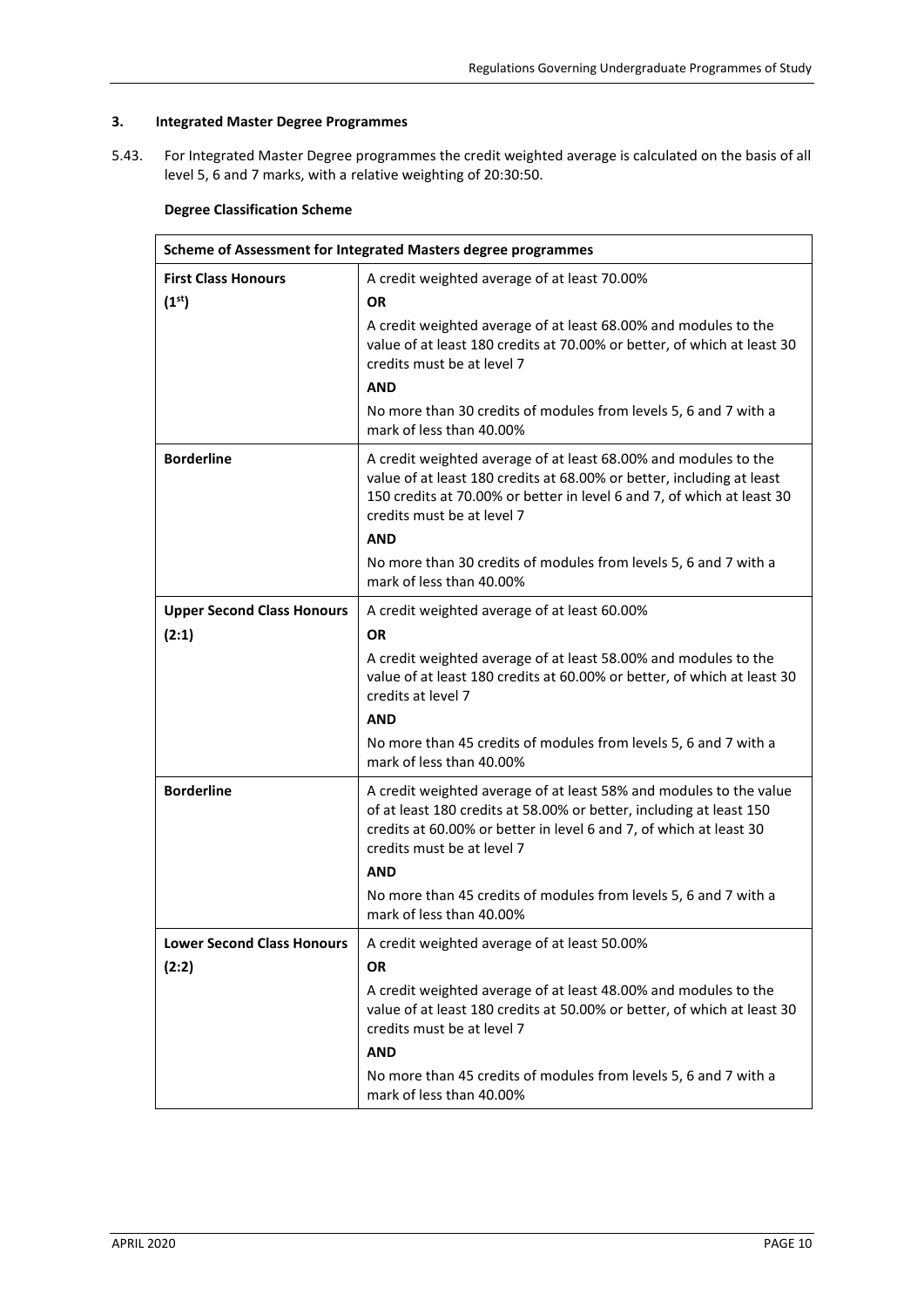| <b>Borderline</b> | A credit weighted average of at least 48.00% and modules to the<br>value of at least 180 credits at 48.00% or better, including at least<br>150 credits at 50.00% or better in levels 6 and 7, of which at least 30<br>credits must be at level 7 |
|-------------------|---------------------------------------------------------------------------------------------------------------------------------------------------------------------------------------------------------------------------------------------------|
|                   | <b>AND</b>                                                                                                                                                                                                                                        |
|                   | No more than 45 credits of modules from levels 5, 6 and 7 with a<br>mark of less than 40.00%                                                                                                                                                      |

# **4. BA/BSc Top Up Degrees**

5.44. BA and BSc top up degrees consist of 120 credits at Level 6. Such degrees will be classified on the basis of the level 6 credits studied at the University only.

| Scheme of Assessment for BA/BSc Top Up degrees   |                                                                                                                                                                           |
|--------------------------------------------------|---------------------------------------------------------------------------------------------------------------------------------------------------------------------------|
| <b>First Class Honours</b><br>(1 <sup>st</sup> ) | A credit weighted average of at least 70.00%<br><b>OR</b>                                                                                                                 |
|                                                  | A credit weighted average of at least 68.00% and modules to the<br>value of at least 60 credits at 70,00% or better                                                       |
|                                                  | <b>AND</b>                                                                                                                                                                |
|                                                  | No more than 15 credits of modules with a mark of less than 40.00%                                                                                                        |
| <b>Borderline</b>                                | A credit weighted average of at least 68.00% and modules to the<br>value of at least 60 credits at 68.00% or better, including at least 45<br>credits at 70.00% or better |
|                                                  | <b>AND</b>                                                                                                                                                                |
|                                                  | No more than 15 credits of modules with a mark of less than 40.00%                                                                                                        |
| <b>Upper Second Class</b><br><b>Honours</b>      | A credit weighted average of at least 60.00%<br><b>OR</b>                                                                                                                 |
| (2:1)                                            | A credit weighted average of at least 58.00% and modules to the<br>value of at least 60 credits at 60.00% or better                                                       |
|                                                  | <b>AND</b>                                                                                                                                                                |
|                                                  | No more than 15 credits of modules with a mark of less than 40.00%                                                                                                        |
| <b>Borderline</b>                                | A credit weighted average of at least 58.00% and modules to the<br>value of at least 60 credits at 58.00% or better, including at least 45<br>credits at 60.00% or better |
|                                                  | <b>AND</b>                                                                                                                                                                |
|                                                  | No more than 15 credits of modules with a mark of less than 40.00%                                                                                                        |
| <b>Lower Second Class</b>                        | A credit weighted average of at least 50.00%                                                                                                                              |

### **Degree Classification Scheme**

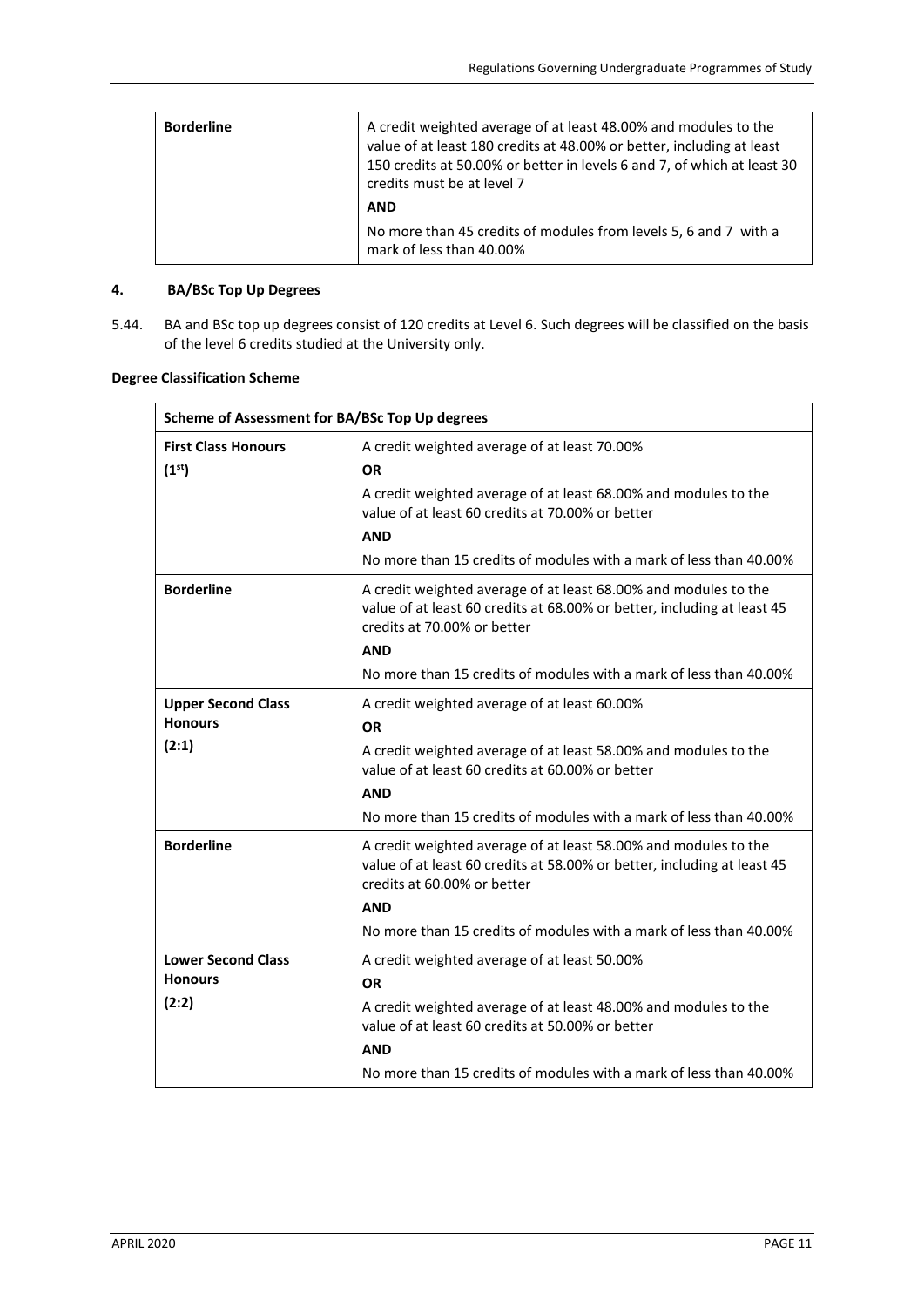| <b>Borderline</b>          | A credit weighted average of at least 48.00% and modules to the<br>value of at least 60 credits at 48.00% or better, including at least 45<br>credits at 50.00% or better |
|----------------------------|---------------------------------------------------------------------------------------------------------------------------------------------------------------------------|
|                            | <b>AND</b>                                                                                                                                                                |
|                            | No more than 15 credits of modules with a mark of less than 40.00%                                                                                                        |
| <b>Third Class Honours</b> | A credit weighted average of at least 40.00%                                                                                                                              |
| (3 <sup>rd</sup> )         | <b>OR</b>                                                                                                                                                                 |
|                            | A credit weighted average of at least 38.00% and modules to the<br>value of at least 60 credits at 40.00% or better                                                       |
|                            | <b>AND</b>                                                                                                                                                                |
|                            | No more than 15 credits of modules with a mark of less than 40.00%                                                                                                        |
| Pass                       | A credit weighted average of at least 35.00%                                                                                                                              |
|                            | <b>AND</b>                                                                                                                                                                |
|                            | No more than 15 credits of modules with a mark of less than 40.00%                                                                                                        |

# **5. Foundation Degrees (FDA/FDSc)**

5.45. Foundation Degrees consist of 240 credits, 120 credits at level 4 and 120 credits at level 5.

### **Degree Classification Scheme**

5.46. Foundation Degrees are classified on a pass, merit or distinction basis, using the following classification scheme.

| Scheme of Assessment for FDA/FDSc Top Up degrees |                                                                                                                                |
|--------------------------------------------------|--------------------------------------------------------------------------------------------------------------------------------|
| <b>Distinction</b>                               | Credit weighted average of at least 70.00%<br><b>AND</b><br>No more than 30 credits of modules with a mark of less than 40,00% |
| <b>Borderline</b>                                | Credit weighted average of 68.00 to 69.99%<br><b>AND</b><br>No more than 30 credits of modules with a mark of less than 40.00% |
| Merit                                            | Credit weighted average of at least 60.00%<br><b>AND</b><br>No more than 30 credits of modules with a mark of less than 40,00% |
| <b>Borderline</b>                                | Credit weighted average of 58.00 to 59.99%<br><b>AND</b><br>No more than 30 credits of modules with a mark of less than 40.00% |
| Pass                                             | Credit weighted average of at least 40.00%<br><b>AND</b><br>No more than 30 credits of modules with a mark of less than 40.00% |

## **6. Diploma of Higher Education**

5.47. A Diploma of Higher Education consists of 240 credits, 120 studied at Level 4 and 120 studied at Level 5. A Diploma of Higher Education will be awarded to students who achieve the following: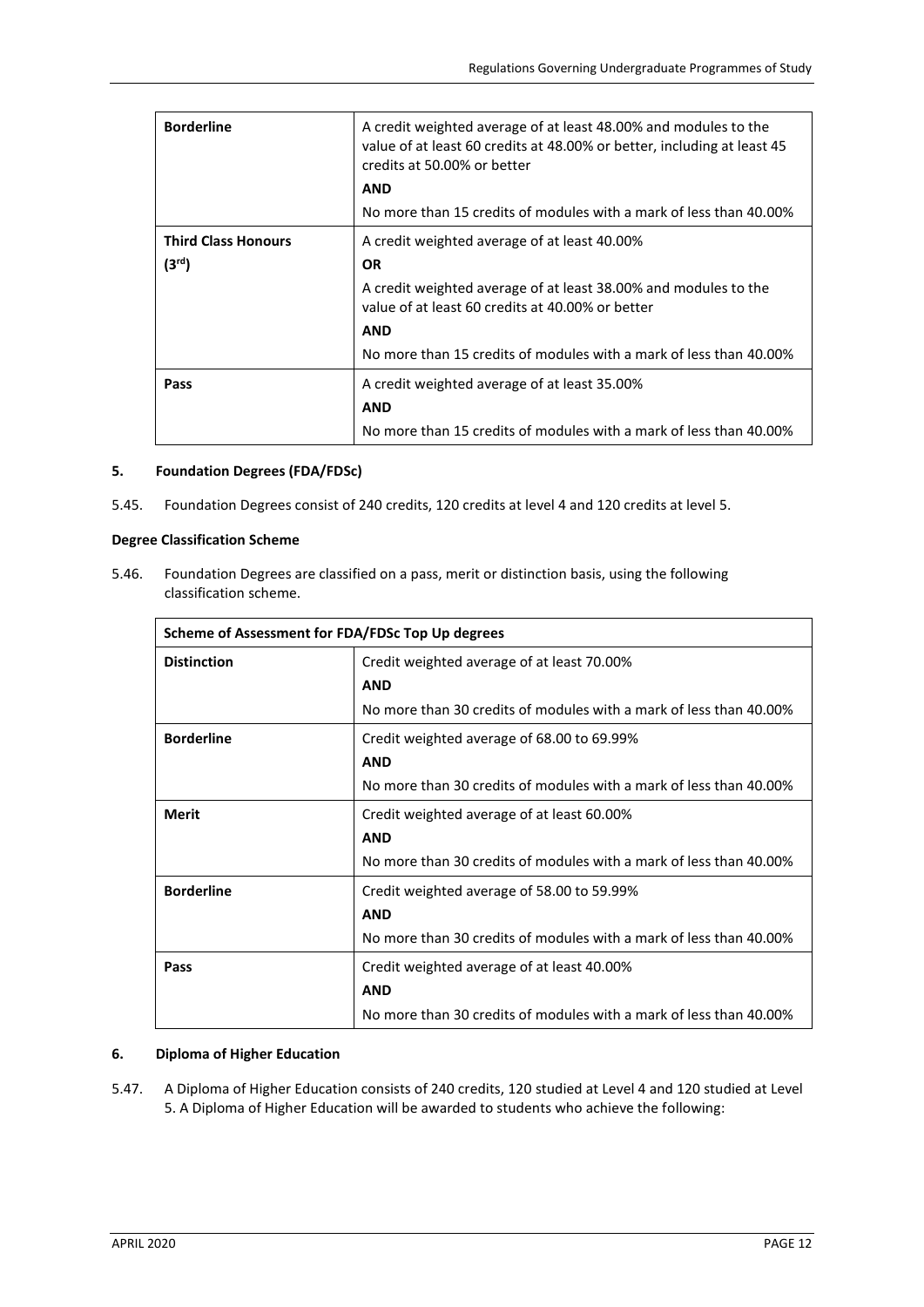A credit weighted average of at least 40.00%

**OR**

A credit weighted average of at least 38.00% and modules to the value of at least 210 credits at 40.00% or better

- 5.48. A Diploma of Higher Education may be awarded to students registered on a Dip HE programme and as an intermediate award to students registered on an undergraduate degree programme. Where a Diploma of Higher Education is awarded as an intermediate award a maximum of 30 credits at Level 6 may be substituted for failed credit at Level 5.
- 5.49. Diplomas of Higher Education are awarded in a named discipline but are unclassified.

## **7. Certificate of Higher Education**

5.50. A certificate of Higher Education consists of 120 credits studied at Level 4. The award of a Certificate of Higher Education will be made to students who achieve the following:

> A credit weighted average of at least 40.00% **OR** A credit weighted average of at least 38.00% and modules to the value of at least 105 credits at 40.00% or better **AND** No more than 15 credits of modules with a mark of less than 40.00%

- 5.51. A Certificate of Higher Education may be awarded to students registered on a Cert HE programme and as an intermediate award to students registered on an undergraduate degree programme. Where a Certificate of Higher Education is awarded as an intermediate award a maximum of 30 credits achieved at Level 5 may be substituted for failed credit at Level 4.
- 5.52. Certificates of Higher Education are awarded in a named discipline but are unclassified.

## **8. Foundation Certificate**

- 5.53. A Foundation Certificate is provided to a student who completes a foundation year programme and passes all modules but does not progress to an undergraduate degree programme at the University. A Foundation Certificate may be provided on request to a student who completes a foundation year programme and passes all modules, progresses to an undergraduate degree programme at the University but does not achieve a Certificate of Higher Education.
- 5.54. A Foundation Certificate is equivalent to a level 3 award and is unclassified.

## **9. Aegrotat Awards**

- 5.55. A student who has completed their undergraduate degree programme may be considered for an aegrotat degree where, due to exceptional circumstances, such as illness, they have been prevented from completing and passing a maximum of 60 credits for the final level of their award.
- 5.56. The circumstances experienced by the student should be such that they are unlikely to be able to complete outstanding assessments at a future date and have insufficient credits for a degree to be awarded or a classification determined. In all other circumstances standard re-assessment regulations will apply.
- 5.57. Boards of Examiners should be satisfied that, on the basis of the student's performance prior to the circumstances, the student would have been expected to pass the assessments if the circumstances had not occurred.